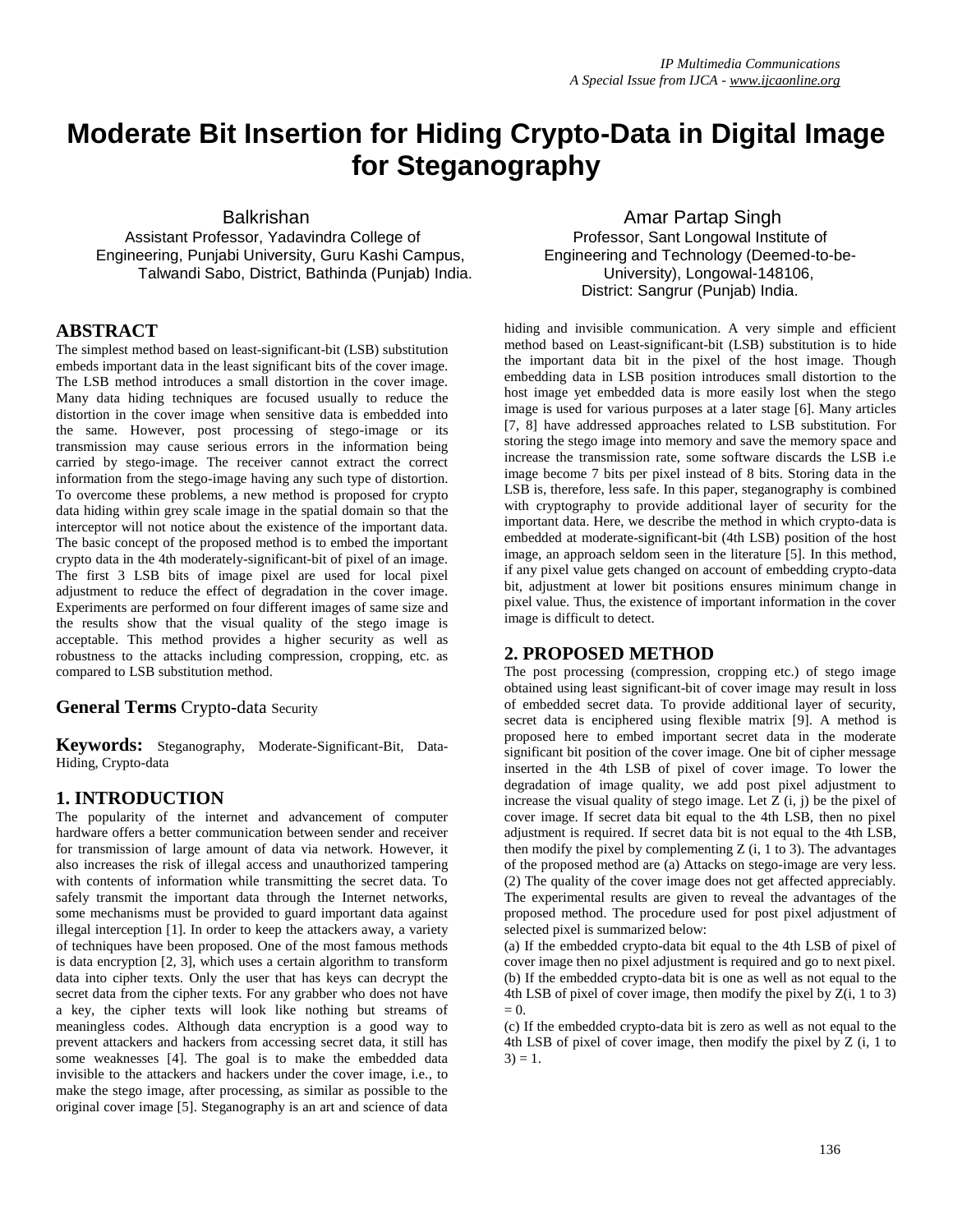# **2.1 Proposed Algorithm**

#### Message Ciphering & Embedding Module

Step-1: Commencing with first character, read secret message character-wise from saved text file.

Step-2: Encrypt each character into eight crypto-bits using Flexible Matrix **[9].**

Step-3: Repeat step 2 for all characters of the saved text file to obtain a series of crypto-bits.

Step-4: Read each pixel of the cover image commencing with first pixel  $Z(i, j)$  where  $i=1$  : 256 and  $j=1$ : 256.

Step-5: Convert each pixel into equivalent eight-bit binary number.

Step-6: Embed one cipher-bit of message into the 4th LSB of pixel of cover image.

Step-7: Repeat step 5 to 6 until all the cipher message bits are embedded into the cover image.

#### Post Pixel Adjustment

(a) If the encrypted embedded data bit equal to the 4th LSB of pixel of cover image then no pixel adjustment is required and go to next pixel.

(b) If the encrypted embedded data bit is one, not equal to the 4th LSB of pixel of cover image then modify the pixel by  $Z(i, 1 to 3) = 0$ .

(c) If the encrypted embedded data bit is zero, not equal to the 4th LSB of pixel of cover image then modify the pixel by  $Z(i, 1 to 3) =$ 1.

#### Message Extraction & Decryption Module

Step-1: Read pixel of the stego-image starting from first pixel.

Step-2: Convert each pixel value into equivalent binary number.

Step-3: Extract crypto-bit from 4th LSB of pixel of cover image commencing with first pixel  $Z(i, j)$  where  $i=1 : 256$  and  $j=1 : 256$ .

Step-4: Go to next pixel and repeat steps from 2 to 3.

Step-5: Repeat steps 2 to 4 until all the crypto-bits of the secret message are extracted.

Step-6: Decrypt every 8 crypto-bits into character using Flexible Matrix.

Step-7: Repeat step-6 for all the remaining crypto-bits to obtain characters.

Step-8: Save all characters in the form of text file.

#### **3. RESULTS AND DISCUSSION**

Experimental results of the proposed method are presented and discussed in this section. The program was written in MATLAB 7, and executed on a personal computer (PC). Figure 1 shows cover and stego-images with and without pixel adjustment used in Table-1. The images tested in our experiment are all 8-bit images with 256 gray levels shown in Figure 1(a). Simulation results are performed by embedding the cipher message information 500 bytes, inside the different cover images. In the proposed method, the first step to encipher the important data using flexible matrix [9] and encrypted data embedded at 4th LSB position in the given pixel of cover image. Similarly, the results are obtained with and without pixel adjustment using same method shown in Figure 1(b)  $\&$  (c). In order to evaluate the proposed method for enciphering the information using flexible matrix [9], the effects of distortions are evaluated using Image Quality Measures (IQM) [10]. The effectiveness of the proposed method is evaluated by applying it to four different types of standard test-bench images of the same size (Lena, Mandril, Goldhil and Cameraman) for achieving insertion of 500 bytes of message using 4th LSB position in the pixel of the cover image. Table-1 shows the values of MSE, PSNR, Entropy and Correlation for insertion of 500 bytes of crypto-data at 4th LSB position in the pixel of cover image with and without pixel adjustment. We can compress the stego image upto 30% without loss of embedded data. In the proposed method, visual quality of the cover image does not get affected appreciably after embedding crypto-data into moderate significant bit of the pixel in the cover image.

# **4. CONCLUSION**

The major goal of data hiding is to embed skillfully important data in the cover image so that the interceptors will not notice the existence of the data. It is not like the goal of data encryption, which restricts the regular access to the embedded data, and also dissimilar to the goal of watermarking, which stresses on the survival of the embedded data after image operation. In this paper, we propose a new type of crypto-data hiding method with some distortion tolerance in moderate significant bit. Moderate significant bit replacement is seldom used in data hiding, since there will be degradation of image quality. However, the proposed method embeds crypto-data efficiently at the position of moderate significant bit of the cover image with and without local pixel adjustment. Post pixel adjustment lowers the degradation of stego-image that looks similar to the original host image. The data hiding and extraction processes are simple. For data extraction, the original cover image is not required. Furthermore, no other extra information is needed for data extraction process. Experimental results indicate that the proposed method produces good quality stego-images.

| overs of erypto data at Thomposition of the cover mage |                           |             |             |              |                          |             |             |              |
|--------------------------------------------------------|---------------------------|-------------|-------------|--------------|--------------------------|-------------|-------------|--------------|
| Test                                                   | IQM with pixel adjustment |             |             |              | IQM without pixel a ment |             |             |              |
| image                                                  | <b>MSE</b>                | <b>PSNR</b> | <b>ENTR</b> | <b>CORR</b>  | <b>MSE</b>               | <b>PSNR</b> | <b>ENTR</b> | <b>CORRE</b> |
| name                                                   |                           |             | <b>OPY</b>  | <b>ELATI</b> |                          |             | <b>OPY</b>  | LATIO        |
| $(m \times n)$                                         |                           |             |             | ON           |                          |             |             | N            |
| Lena                                                   | 0.8157                    | 49.0156     | 5.1587      | 0.9998       | 2.0107                   | 45.0972     | 5.1647      | 0.9996       |
| $(256 \times 256)$                                     |                           |             |             |              |                          |             |             |              |
| Goldhill                                               | 0.7371                    | 49.4554     | 5.1744      | 0.9998       | 1.9443                   | 45.2431     | 5.1820      | 0.9996       |
| $(256 \times 256)$                                     |                           |             |             |              |                          |             |             |              |
| Mandrill                                               | 0.7764                    | 49.2300     | 5.2271      | 0.9998       | 1.9541                   | 45.2213     | 5.2309      | 0.9996       |
| $(256 \times 256)$                                     |                           |             |             |              |                          |             |             |              |
| Camera                                                 | 0.8722                    | 48.7248     | 4.8539      | 0.9999       | 1.9121                   | 45.3157     | 4.8625      | 0.9998       |
| $(256 \times 256)$                                     |                           |             |             |              |                          |             |             |              |

#### Table-1 Results obtained with proposed algorithm for embedding 500 bytes of crypto data at 4<sup>th</sup> LSB position of the cover image